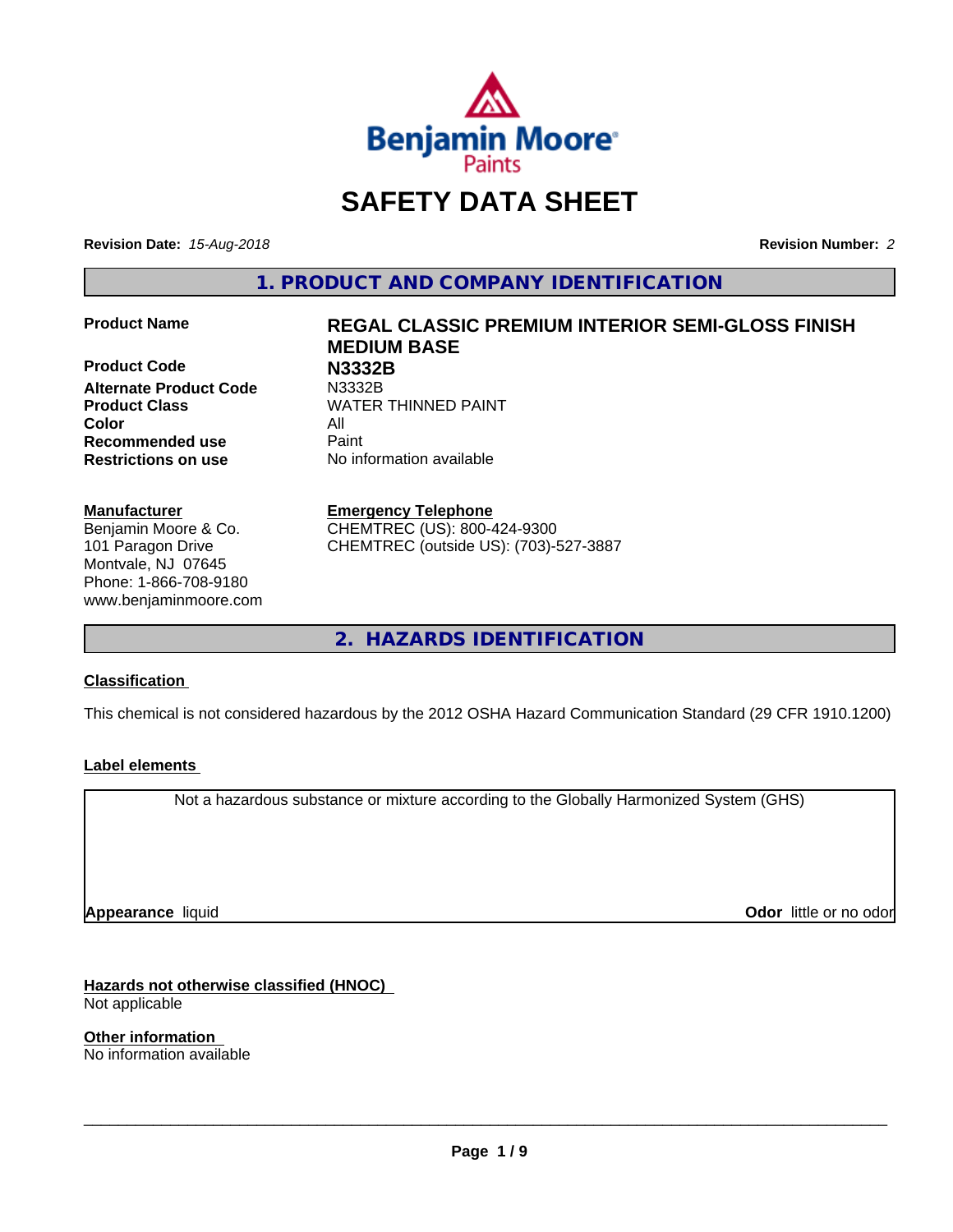# **3. COMPOSITION INFORMATION ON COMPONENTS**

| <b>Chemical name</b>                                                         | CAS No.       | Weight-% |
|------------------------------------------------------------------------------|---------------|----------|
| Titanium dioxide                                                             | 13463-67-7    |          |
| Kaolin                                                                       | 1332-58-7     |          |
| Propylene glycol                                                             | $57 - 55 - 6$ |          |
| Propanoic acid, 2-methyl-, monoester with<br>2,2,4-trimethyl-1,3-pentanediol | 25265-77-4    |          |
| Sodium C14-C16 olefin sulfonate                                              | 68439-57-6    |          |

|                                                  | 4. FIRST AID MEASURES                                                                                    |
|--------------------------------------------------|----------------------------------------------------------------------------------------------------------|
| <b>General Advice</b>                            | No hazards which require special first aid measures.                                                     |
| <b>Eye Contact</b>                               | Rinse thoroughly with plenty of water for at least 15 minutes and consult a<br>physician.                |
| <b>Skin Contact</b>                              | Wash off immediately with soap and plenty of water while removing all<br>contaminated clothes and shoes. |
| <b>Inhalation</b>                                | Move to fresh air. If symptoms persist, call a physician.                                                |
| Ingestion                                        | Clean mouth with water and afterwards drink plenty of water. Consult a physician<br>if necessary.        |
| <b>Most Important</b><br><b>Symptoms/Effects</b> | None known.                                                                                              |
| <b>Notes To Physician</b>                        | Treat symptomatically.                                                                                   |
|                                                  | 5. FIRE-FIGHTING MEASURES                                                                                |

| Use extinguishing measures that are appropriate to local<br>circumstances and the surrounding environment.                                   |
|----------------------------------------------------------------------------------------------------------------------------------------------|
| As in any fire, wear self-contained breathing apparatus<br>pressure-demand, MSHA/NIOSH (approved or equivalent)<br>and full protective gear. |
| Closed containers may rupture if exposed to fire or<br>extreme heat.                                                                         |
| No.                                                                                                                                          |
| No.                                                                                                                                          |
| Not applicable<br>Not applicable                                                                                                             |
|                                                                                                                                              |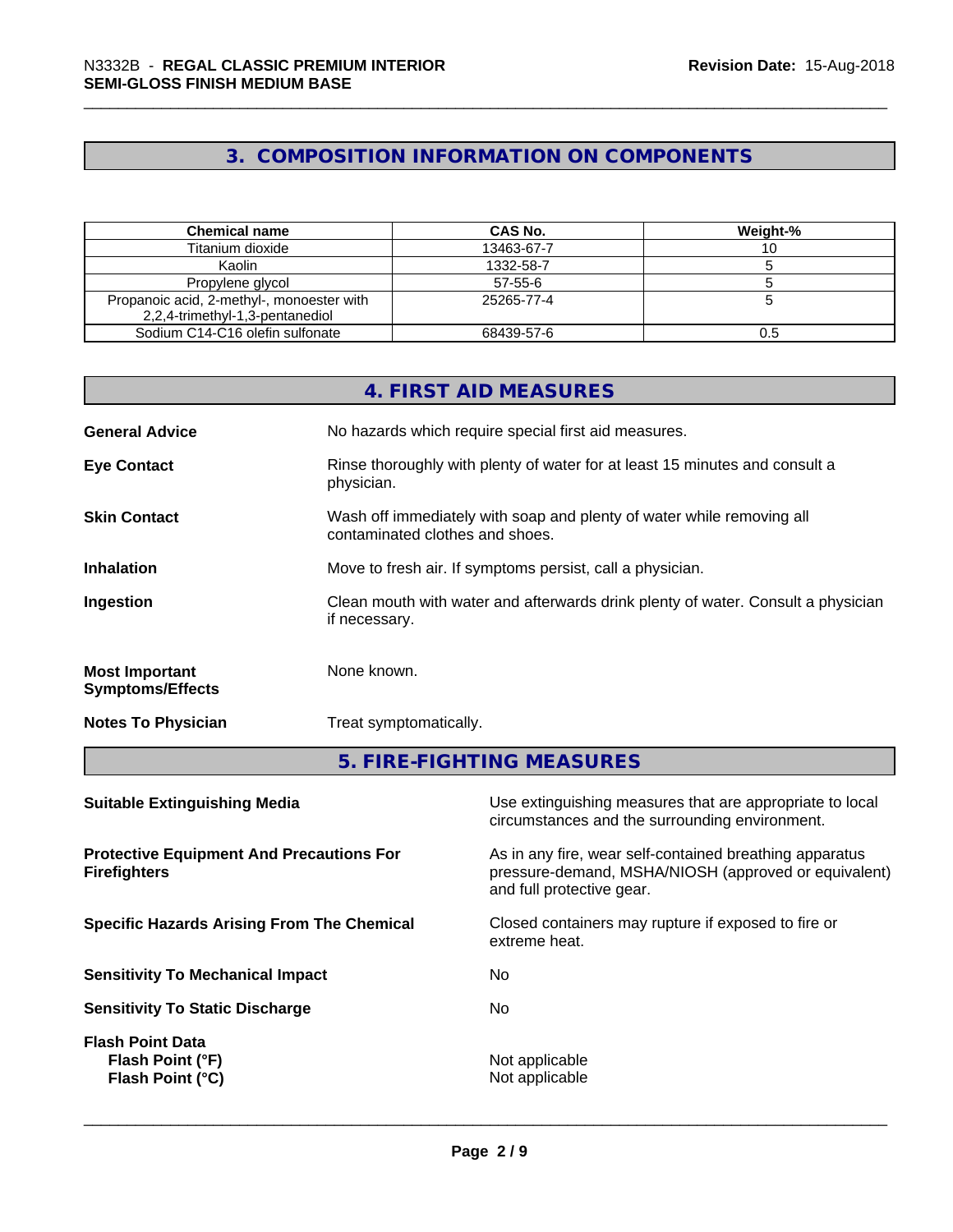| <b>Method</b>                                                 |                 | Not applicable                   |                                |
|---------------------------------------------------------------|-----------------|----------------------------------|--------------------------------|
| <b>Flammability Limits In Air</b>                             |                 |                                  |                                |
| Lower flammability limit:<br><b>Upper flammability limit:</b> |                 | Not applicable<br>Not applicable |                                |
| <b>NFPA</b><br>Health: 1                                      | Flammability: 0 | Instability: 0                   | <b>Special: Not Applicable</b> |
| <b>NFPA Legend</b><br>0 - Not Hazardous                       |                 |                                  |                                |

- 1 Slightly
- 2 Moderate
- 3 High
- 4 Severe

*The ratings assigned are only suggested ratings, the contractor/employer has ultimate responsibilities for NFPA ratings where this system is used.*

*Additional information regarding the NFPA rating system is available from the National Fire Protection Agency (NFPA) at www.nfpa.org.*

# **6. ACCIDENTAL RELEASE MEASURES**

| <b>Personal Precautions</b>      | Avoid contact with skin, eyes and clothing. Ensure adequate ventilation.                                                                                                         |
|----------------------------------|----------------------------------------------------------------------------------------------------------------------------------------------------------------------------------|
| <b>Other Information</b>         | Prevent further leakage or spillage if safe to do so.                                                                                                                            |
| <b>Environmental precautions</b> | See Section 12 for additional Ecological Information.                                                                                                                            |
| <b>Methods for Cleaning Up</b>   | Soak up with inert absorbent material. Sweep up and shovel into suitable<br>containers for disposal.                                                                             |
|                                  | 7. HANDLING AND STORAGE                                                                                                                                                          |
| <b>Handling</b>                  | Avoid contact with skin, eyes and clothing. Avoid breathing vapors, spray mists or<br>sanding dust. In case of insufficient ventilation, wear suitable respiratory<br>equipment. |
| <b>Storage</b>                   | Keep container tightly closed. Keep out of the reach of children.                                                                                                                |
| <b>Incompatible Materials</b>    | No information available                                                                                                                                                         |
|                                  |                                                                                                                                                                                  |

**8. EXPOSURE CONTROLS/PERSONAL PROTECTION**

#### **Exposure Limits**

| <b>Chemical name</b> | <b>ACGIH TLV</b>                               | <b>OSHA PEL</b>                 |
|----------------------|------------------------------------------------|---------------------------------|
| Titanium dioxide     | TWA<br>$10 \text{ ma/m}^3 - 1$                 | TWA<br>15 mg/m <sup>3</sup> - 1 |
| Kaolin               | TWA<br>$\angle$ mg/m <sup>3</sup> - $\sqrt{ }$ | 15 mg/m $3$ - TWA               |
|                      |                                                | TWA<br>5 mg/m <sup>3</sup> -    |

#### **Legend**

ACGIH - American Conference of Governmental Industrial Hygienists Exposure Limits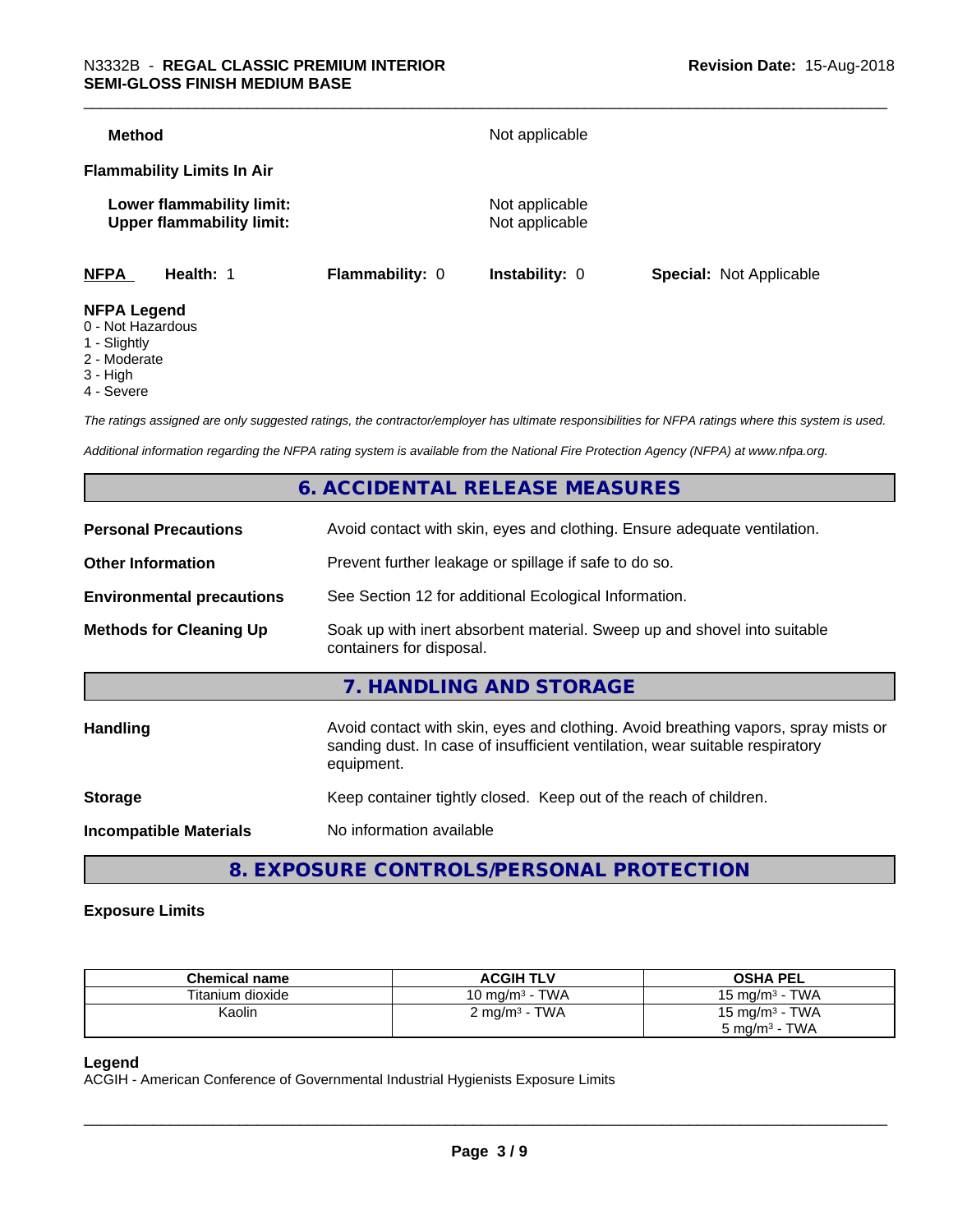OSHA - Occupational Safety & Health Administration Exposure Limits N/E - Not Established

| <b>Engineering Measures</b>          | Ensure adequate ventilation, especially in confined areas.                                                                          |  |  |  |
|--------------------------------------|-------------------------------------------------------------------------------------------------------------------------------------|--|--|--|
| <b>Personal Protective Equipment</b> |                                                                                                                                     |  |  |  |
| <b>Eye/Face Protection</b>           | Safety glasses with side-shields.                                                                                                   |  |  |  |
| <b>Skin Protection</b>               | Protective gloves and impervious clothing.                                                                                          |  |  |  |
| <b>Respiratory Protection</b>        | In case of insufficient ventilation wear suitable respiratory equipment.                                                            |  |  |  |
| <b>Hygiene Measures</b>              | Avoid contact with skin, eyes and clothing. Remove and wash contaminated<br>clothing before re-use. Wash thoroughly after handling. |  |  |  |

# **9. PHYSICAL AND CHEMICAL PROPERTIES**

| Appearance                           | liquid                   |
|--------------------------------------|--------------------------|
| Odor                                 | little or no odor        |
| <b>Odor Threshold</b>                | No information available |
| Density (Ibs/gal)                    | $9.4 - 9.8$              |
| <b>Specific Gravity</b>              | $1.13 - 1.17$            |
| pH                                   | No information available |
| <b>Viscosity (cps)</b>               | No information available |
| Solubility(ies)                      | No information available |
| <b>Water solubility</b>              | No information available |
| <b>Evaporation Rate</b>              | No information available |
| Vapor pressure @20 °C (kPa)          | No information available |
| Vapor density                        | No information available |
| Wt. % Solids                         | $35 - 45$                |
| Vol. % Solids                        | $25 - 35$                |
| Wt. % Volatiles                      | $55 - 65$                |
| Vol. % Volatiles                     | $65 - 75$                |
| <b>VOC Regulatory Limit (g/L)</b>    | < 150                    |
| <b>Boiling Point (°F)</b>            | 212                      |
| <b>Boiling Point (°C)</b>            | 100                      |
| <b>Freezing Point (°F)</b>           | 32                       |
| <b>Freezing Point (°C)</b>           | 0                        |
| Flash Point (°F)                     | Not applicable           |
| Flash Point (°C)                     | Not applicable           |
| <b>Method</b>                        | Not applicable           |
| Flammability (solid, gas)            | Not applicable           |
| <b>Upper flammability limit:</b>     | Not applicable           |
| Lower flammability limit:            | Not applicable           |
| <b>Autoignition Temperature (°F)</b> | No information available |
| <b>Autoignition Temperature (°C)</b> | No information available |
| Decomposition Temperature (°F)       | No information available |
| Decomposition Temperature (°C)       | No information available |
| <b>Partition coefficient</b>         | No information available |

# **10. STABILITY AND REACTIVITY**

**Reactivity Not Applicable** Not Applicable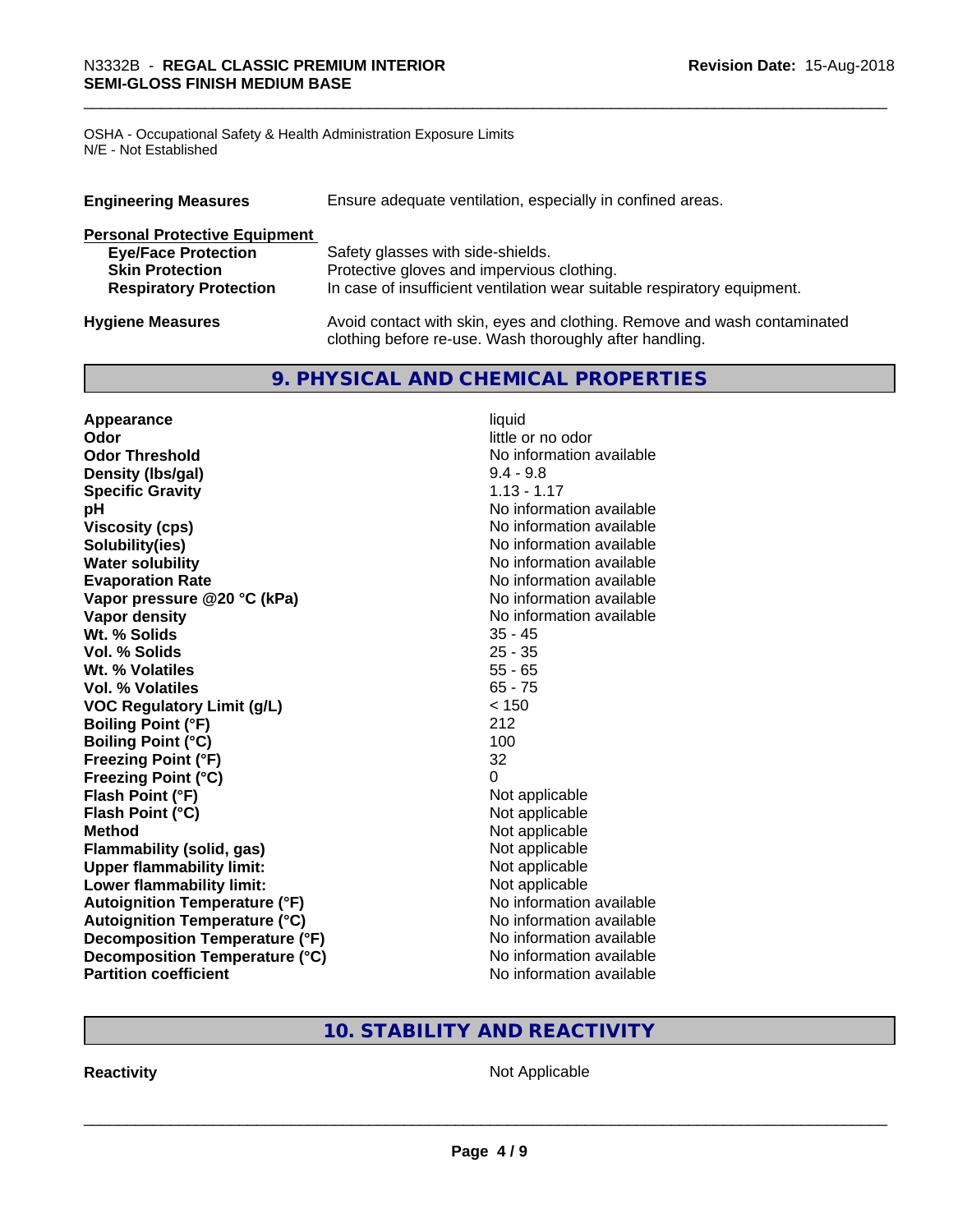| <b>Chemical Stability</b>               | Stable under normal conditions.          |
|-----------------------------------------|------------------------------------------|
| <b>Conditions to avoid</b>              | Prevent from freezing.                   |
| <b>Incompatible Materials</b>           | No materials to be especially mentioned. |
| <b>Hazardous Decomposition Products</b> | None under normal use.                   |
| Possibility of hazardous reactions      | None under normal conditions of use.     |

# **11. TOXICOLOGICAL INFORMATION**

| <b>Product Information</b>                                                                                                                                                                                                                                                                                                                                                 |                                                                                                                                                                                                                                                                                                                                                                                                                               |
|----------------------------------------------------------------------------------------------------------------------------------------------------------------------------------------------------------------------------------------------------------------------------------------------------------------------------------------------------------------------------|-------------------------------------------------------------------------------------------------------------------------------------------------------------------------------------------------------------------------------------------------------------------------------------------------------------------------------------------------------------------------------------------------------------------------------|
| Information on likely routes of exposure                                                                                                                                                                                                                                                                                                                                   |                                                                                                                                                                                                                                                                                                                                                                                                                               |
| <b>Principal Routes of Exposure</b>                                                                                                                                                                                                                                                                                                                                        | Eye contact, skin contact and inhalation.                                                                                                                                                                                                                                                                                                                                                                                     |
| <b>Acute Toxicity</b>                                                                                                                                                                                                                                                                                                                                                      |                                                                                                                                                                                                                                                                                                                                                                                                                               |
| <b>Product Information</b>                                                                                                                                                                                                                                                                                                                                                 | No information available                                                                                                                                                                                                                                                                                                                                                                                                      |
|                                                                                                                                                                                                                                                                                                                                                                            | Symptoms related to the physical, chemical and toxicological characteristics                                                                                                                                                                                                                                                                                                                                                  |
| <b>Symptoms</b>                                                                                                                                                                                                                                                                                                                                                            | No information available                                                                                                                                                                                                                                                                                                                                                                                                      |
|                                                                                                                                                                                                                                                                                                                                                                            | Delayed and immediate effects as well as chronic effects from short and long-term exposure                                                                                                                                                                                                                                                                                                                                    |
| Eye contact<br><b>Skin contact</b>                                                                                                                                                                                                                                                                                                                                         | May cause slight irritation.<br>Substance may cause slight skin irritation. Prolonged or repeated contact may dry<br>skin and cause irritation.                                                                                                                                                                                                                                                                               |
| <b>Inhalation</b><br>Ingestion<br><b>Sensitization</b><br><b>Neurological Effects</b><br><b>Mutagenic Effects</b><br><b>Reproductive Effects</b><br><b>Developmental Effects</b><br><b>Target organ effects</b><br><b>STOT - single exposure</b><br><b>STOT - repeated exposure</b><br>Other adverse effects<br><b>Aspiration Hazard</b><br>Numerical measures of toxicity | May cause irritation of respiratory tract.<br>Ingestion may cause gastrointestinal irritation, nausea, vomiting and diarrhea.<br>No information available<br>No information available.<br>No information available.<br>No information available.<br>No information available.<br>No information available.<br>No information available.<br>No information available.<br>No information available.<br>No information available |
|                                                                                                                                                                                                                                                                                                                                                                            | The following values are calculated based on chapter 3.1 of the GHS document                                                                                                                                                                                                                                                                                                                                                  |
| <b>ATEmix (oral)</b><br><b>ATEmix (dermal)</b>                                                                                                                                                                                                                                                                                                                             | 65539 mg/kg<br>440454                                                                                                                                                                                                                                                                                                                                                                                                         |
|                                                                                                                                                                                                                                                                                                                                                                            |                                                                                                                                                                                                                                                                                                                                                                                                                               |

## **Component Information**

**Titanium dioxide**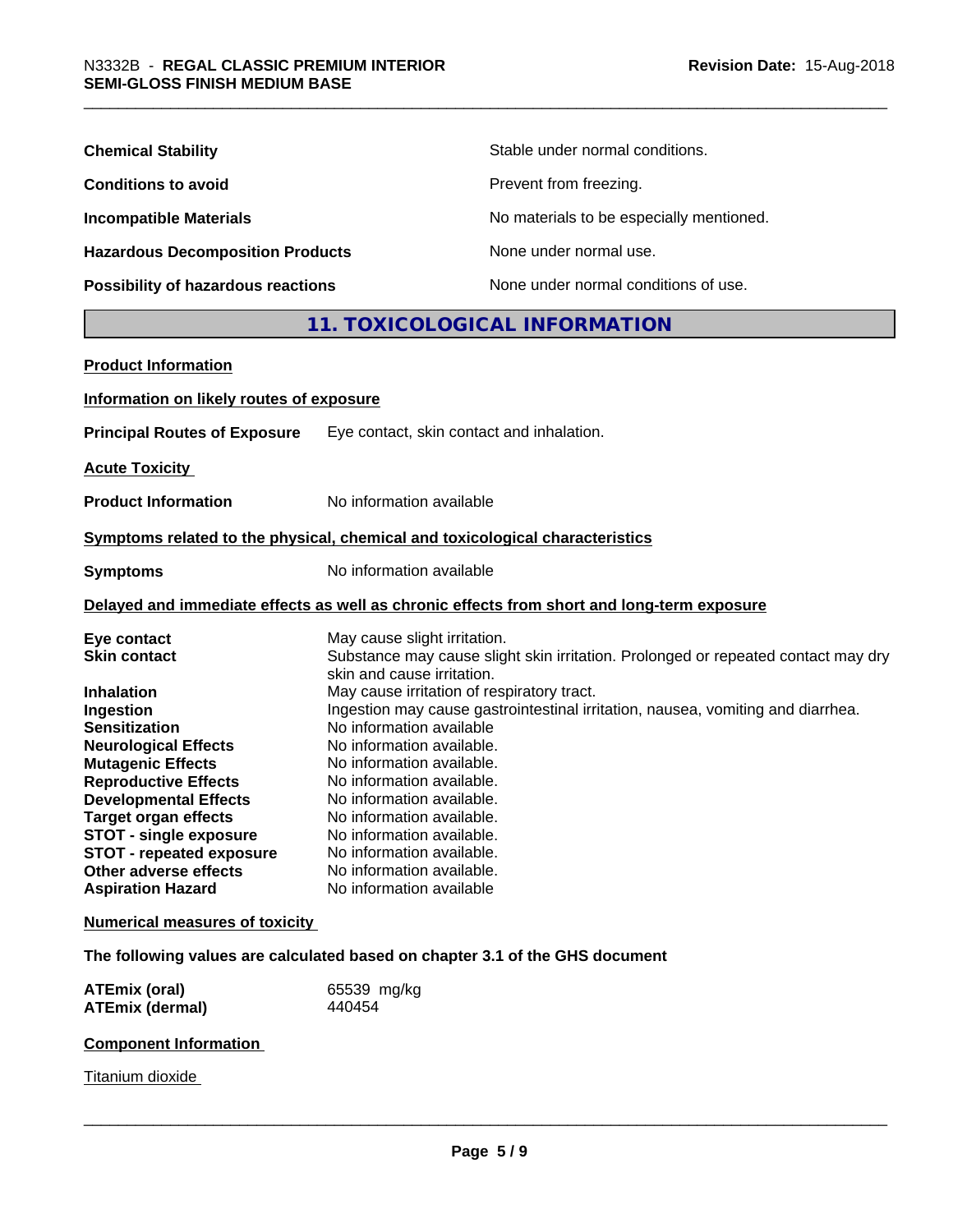LD50 Oral: > 10000 mg/kg (Rat) Kaolin LD50 Oral: > 5000 mg/kg (Rat) Propylene glycol LD50 Oral: 20000 mg/kg (Rat) LD50 Dermal: 20800 mg/kg (Rabbit)

#### **Carcinogenicity**

*The information below indicateswhether each agency has listed any ingredient as a carcinogen:.*

| Chemical<br>∣ name     | <b>IARC</b>                  | <b>NTP</b> | OSHA   |
|------------------------|------------------------------|------------|--------|
|                        | .<br>2B<br>Human<br>Possible |            | Listed |
| n dioxide<br>l itanium | Carcinoɑen                   |            |        |

• Although IARC has classified titanium dioxide as possibly carcinogenic to humans (2B), their summary concludes: "No significant exposure to titanium dioxide is thought to occur during the use of products in which titanium dioxide is bound to other materials, such as paint."

#### **Legend**

IARC - International Agency for Research on Cancer NTP - National Toxicity Program OSHA - Occupational Safety & Health Administration

**12. ECOLOGICAL INFORMATION**

### **Ecotoxicity Effects**

The environmental impact of this product has not been fully investigated.

#### **Product Information**

#### **Acute Toxicity to Fish**

No information available

#### **Acute Toxicity to Aquatic Invertebrates**

No information available

#### **Acute Toxicity to Aquatic Plants**

No information available

#### **Persistence / Degradability**

No information available.

#### **Bioaccumulation**

There is no data for this product.

#### **Mobility in Environmental Media**

No information available.

#### **Ozone**

No information available

#### **Component Information**

#### **Acute Toxicity to Fish**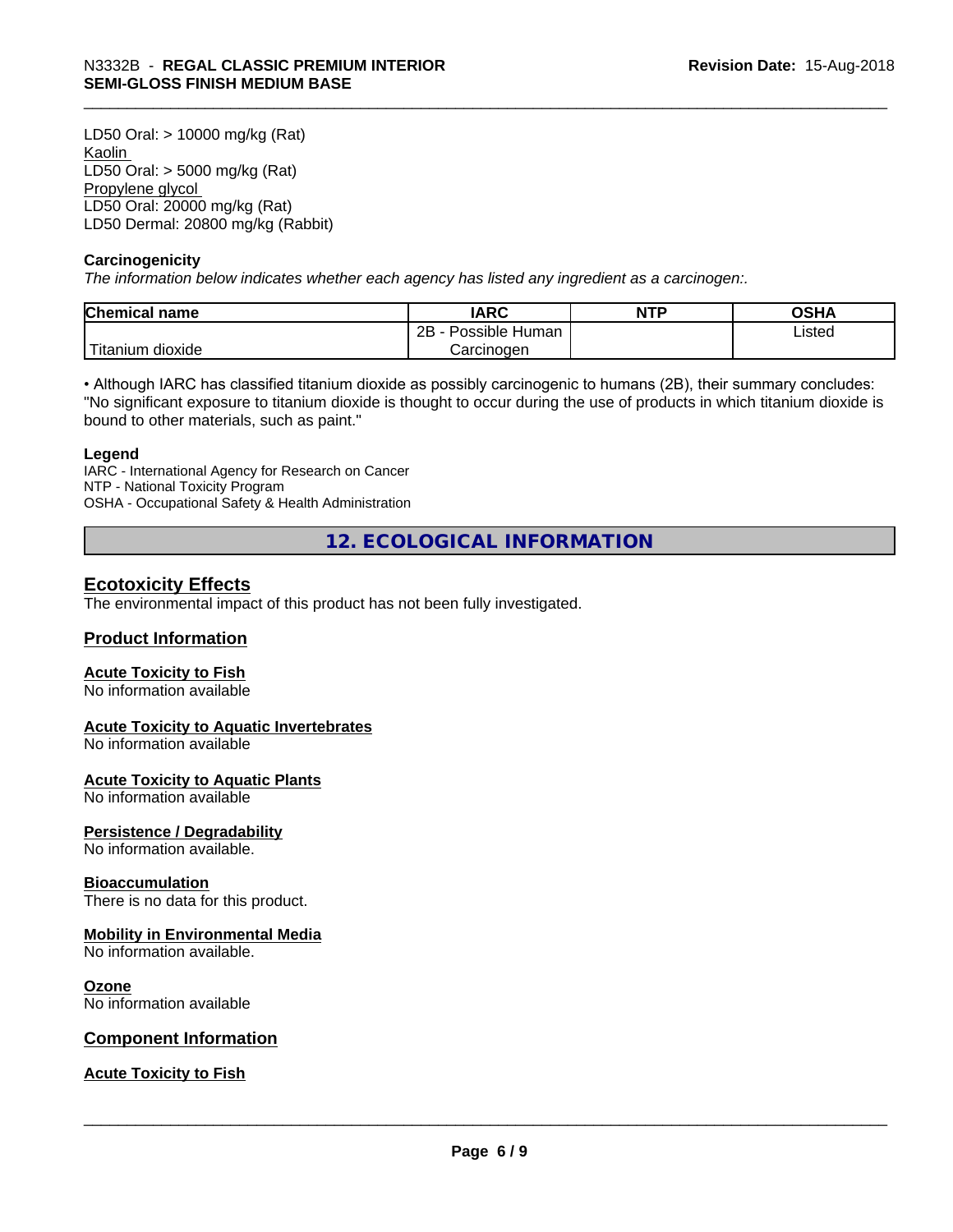Titanium dioxide  $LC50:$  > 1000 mg/L (Fathead Minnow - 96 hr.) Propylene glycol LC50: 710 mg/L (Fathead Minnow - 96 hr.)

#### **Acute Toxicity to Aquatic Invertebrates**

Propylene glycol EC50: > 10000 mg/L (Daphnia magna - 24 hr.)

#### **Acute Toxicity to Aquatic Plants**

No information available

| 13. DISPOSAL CONSIDERATIONS |  |
|-----------------------------|--|
|                             |  |

| <b>Waste Disposal Method</b> | Dispose of in accordance with federal, state, and local regulations. Local<br>requirements may vary, consult your sanitation department or state-designated<br>environmental protection agency for more disposal options. |  |
|------------------------------|---------------------------------------------------------------------------------------------------------------------------------------------------------------------------------------------------------------------------|--|
|                              | <b>14. TRANSPORT INFORMATION</b>                                                                                                                                                                                          |  |
| <b>DOT</b>                   | Not regulated                                                                                                                                                                                                             |  |
| <b>ICAO/IATA</b>             | Not regulated                                                                                                                                                                                                             |  |
| <b>IMDG/IMO</b>              | Not regulated                                                                                                                                                                                                             |  |
|                              | 15. REGULATORY INFORMATION                                                                                                                                                                                                |  |

#### **International Inventories**

| <b>TSCA: United States</b> | Yes - All components are listed or exempt. |
|----------------------------|--------------------------------------------|
| DSL: Canada                | Yes - All components are listed or exempt. |

### **Federal Regulations**

#### **SARA 311/312 hazardous categorization**

| Acute health hazard               | Nο |  |
|-----------------------------------|----|--|
| Chronic Health Hazard             | N٥ |  |
| Fire hazard                       | N٥ |  |
| Sudden release of pressure hazard | Nο |  |
| Reactive Hazard                   | N٥ |  |

#### **SARA 313**

Section 313 of Title III of the Superfund Amendments and Reauthorization Act of 1986 (SARA). This product contains a chemical or chemicals which are subject to the reporting requirements of the Act and Title 40 of the Code of Federal Regulations, Part 372: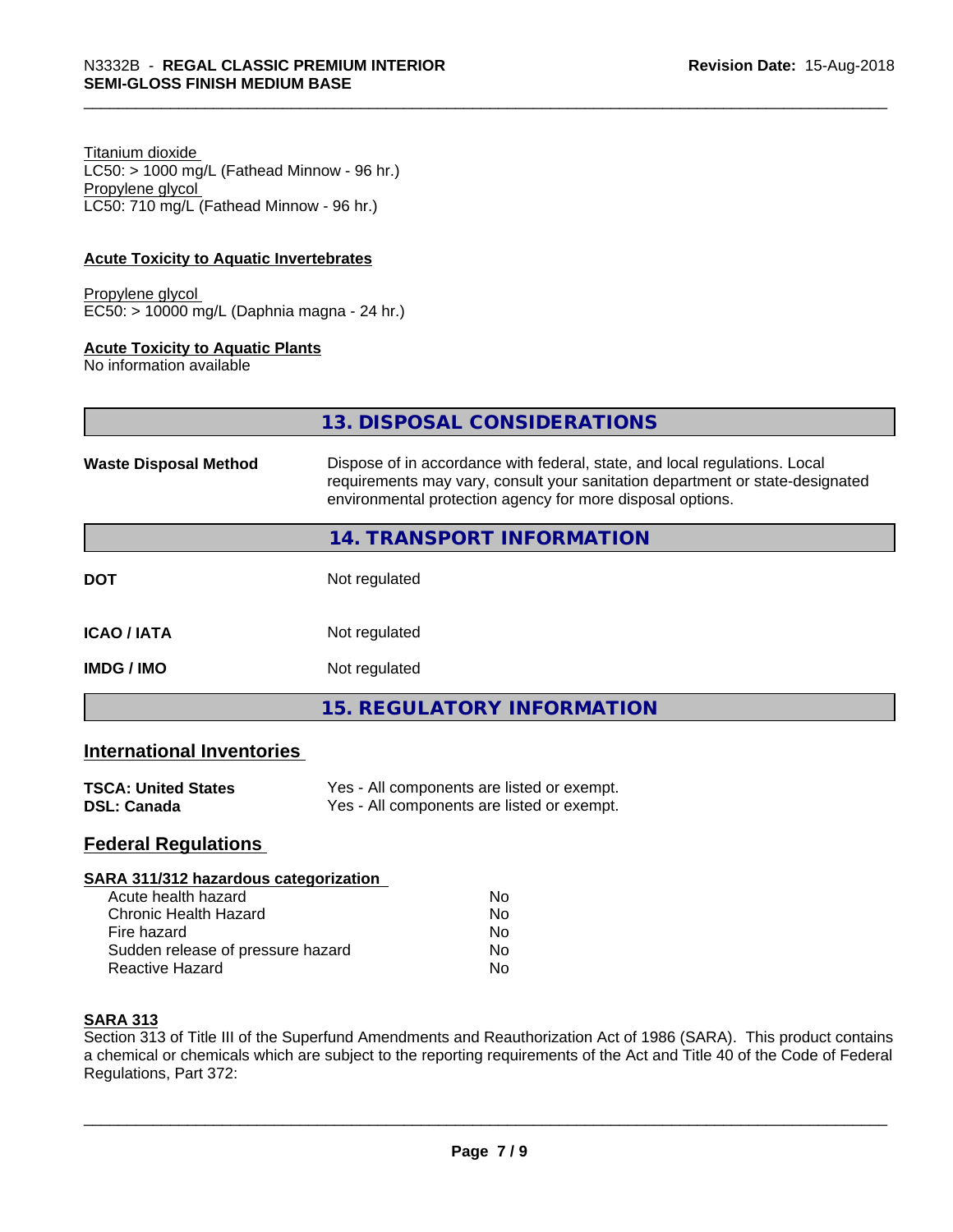*None*

### **Clean Air Act,Section 112 Hazardous Air Pollutants (HAPs) (see 40 CFR 61)**

This product contains the following HAPs:

*None*

# **US State Regulations**

#### **California Proposition 65**

**AN** WARNING: Cancer and Reproductive Harm– www.P65warnings.ca.gov

#### **State Right-to-Know**

| <b>Chemical name</b> | <b>Massachusetts</b> | <b>New Jersey</b> | Pennsylvania |
|----------------------|----------------------|-------------------|--------------|
| Titanium dioxide     |                      |                   |              |
| Kaolin               |                      |                   |              |
| Propylene glycol     |                      |                   |              |

#### **Legend**

X - Listed

# **16. OTHER INFORMATION**

| HMIS | Health: 1 | <b>Flammability: 0</b> | <b>Reactivity: 0 PPE: -</b> |  |
|------|-----------|------------------------|-----------------------------|--|
|      |           |                        |                             |  |

#### **HMIS Legend**

- 0 Minimal Hazard
- 1 Slight Hazard
- 2 Moderate Hazard
- 3 Serious Hazard
- 4 Severe Hazard
- **Chronic Hazard**

X - Consult your supervisor or S.O.P. for "Special" handling instructions.

*Note: The PPE rating has intentionally been left blank. Choose appropriate PPE that will protect employees from the hazards the material will present under the actual normal conditions of use.*

*Caution: HMISÒ ratings are based on a 0-4 rating scale, with 0 representing minimal hazards or risks, and 4 representing significant hazards or risks. Although HMISÒ ratings are not required on MSDSs under 29 CFR 1910.1200, the preparer, has chosen to provide them. HMISÒ ratings are to be used only in conjunction with a fully implemented HMISÒ program by workers who have received appropriate HMISÒ training. HMISÒ is a registered trade and service mark of the NPCA. HMISÒ materials may be purchased exclusively from J. J. Keller (800) 327-6868.*

 **WARNING!** If you scrape, sand, or remove old paint, you may release lead dust. LEAD IS TOXIC. EXPOSURE TO LEAD DUST CAN CAUSE SERIOUS ILLNESS, SUCH AS BRAIN DAMAGE, ESPECIALLY IN CHILDREN. PREGNANT WOMEN SHOULD ALSO AVOID EXPOSURE.Wear a NIOSH approved respirator to control lead exposure. Clean up carefully with a HEPA vacuum and a wet mop. Before you start, find out how to protect yourself and your family by contacting the National Lead Information Hotline at 1-800-424-LEAD or log on to www.epa.gov/lead.